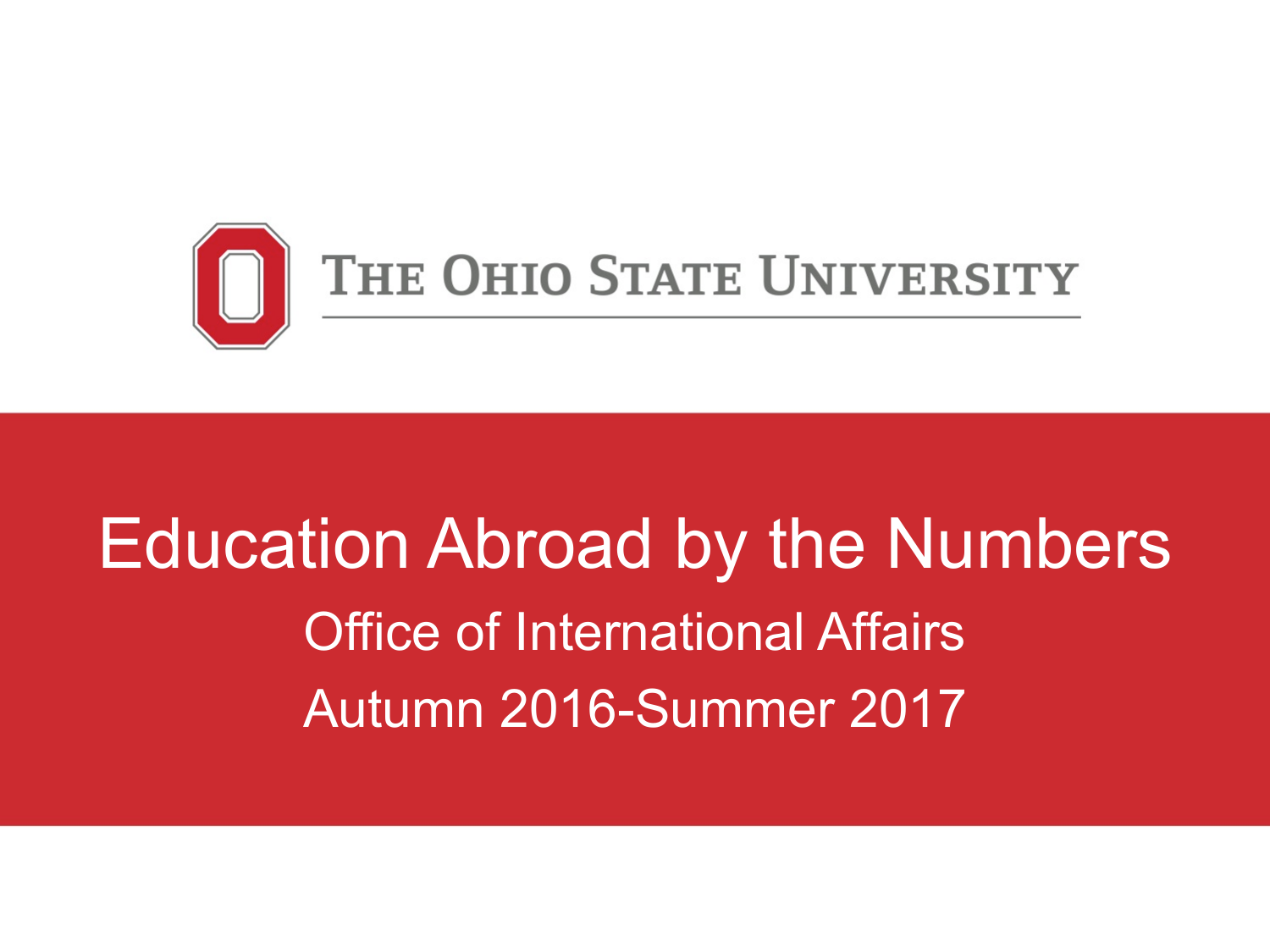College

**Education Abroad by the Numbers**

#### Education Abroad by College



#### Number of Students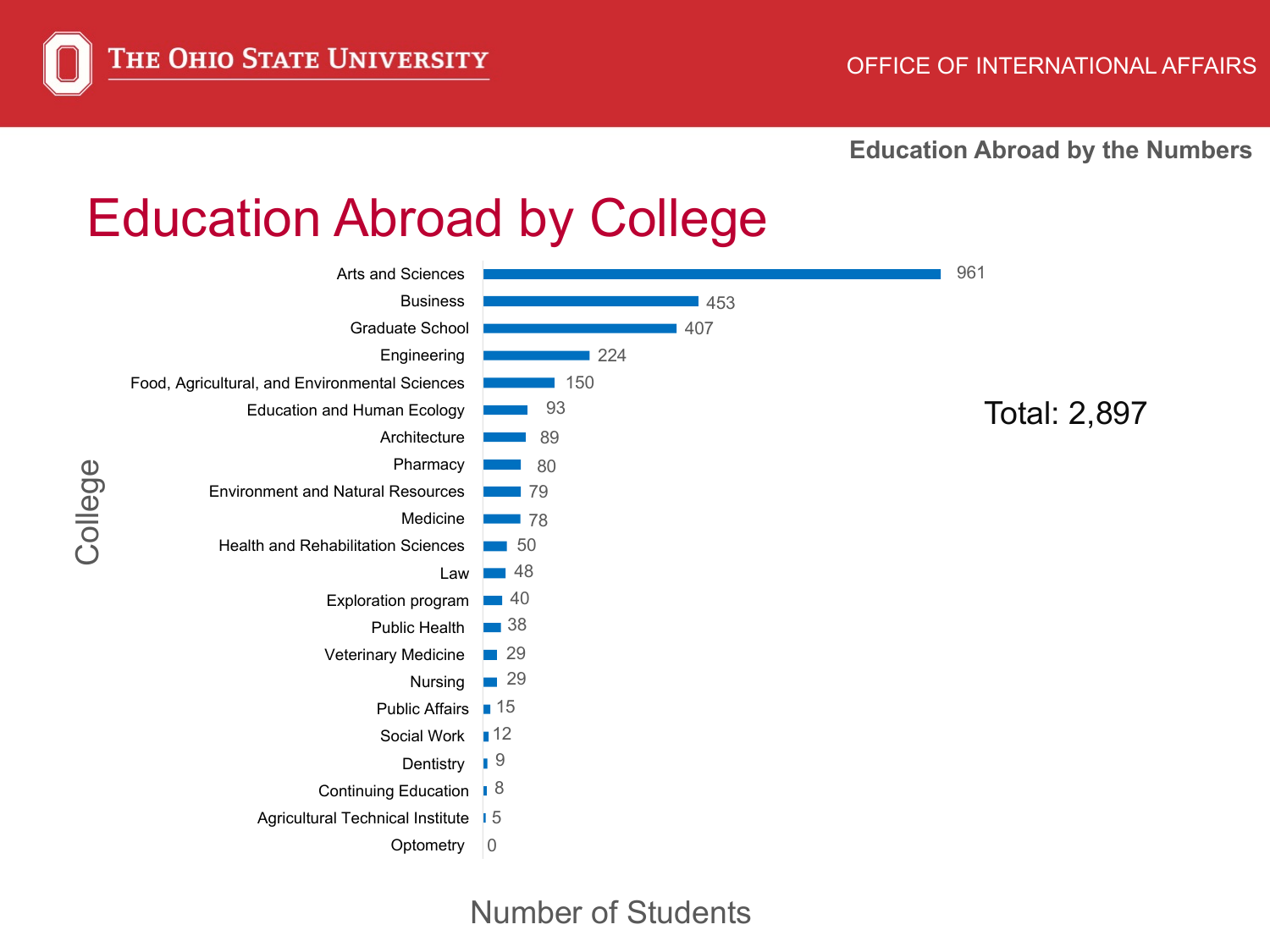

## Top 10 Destinations 2016-2017



Number of Students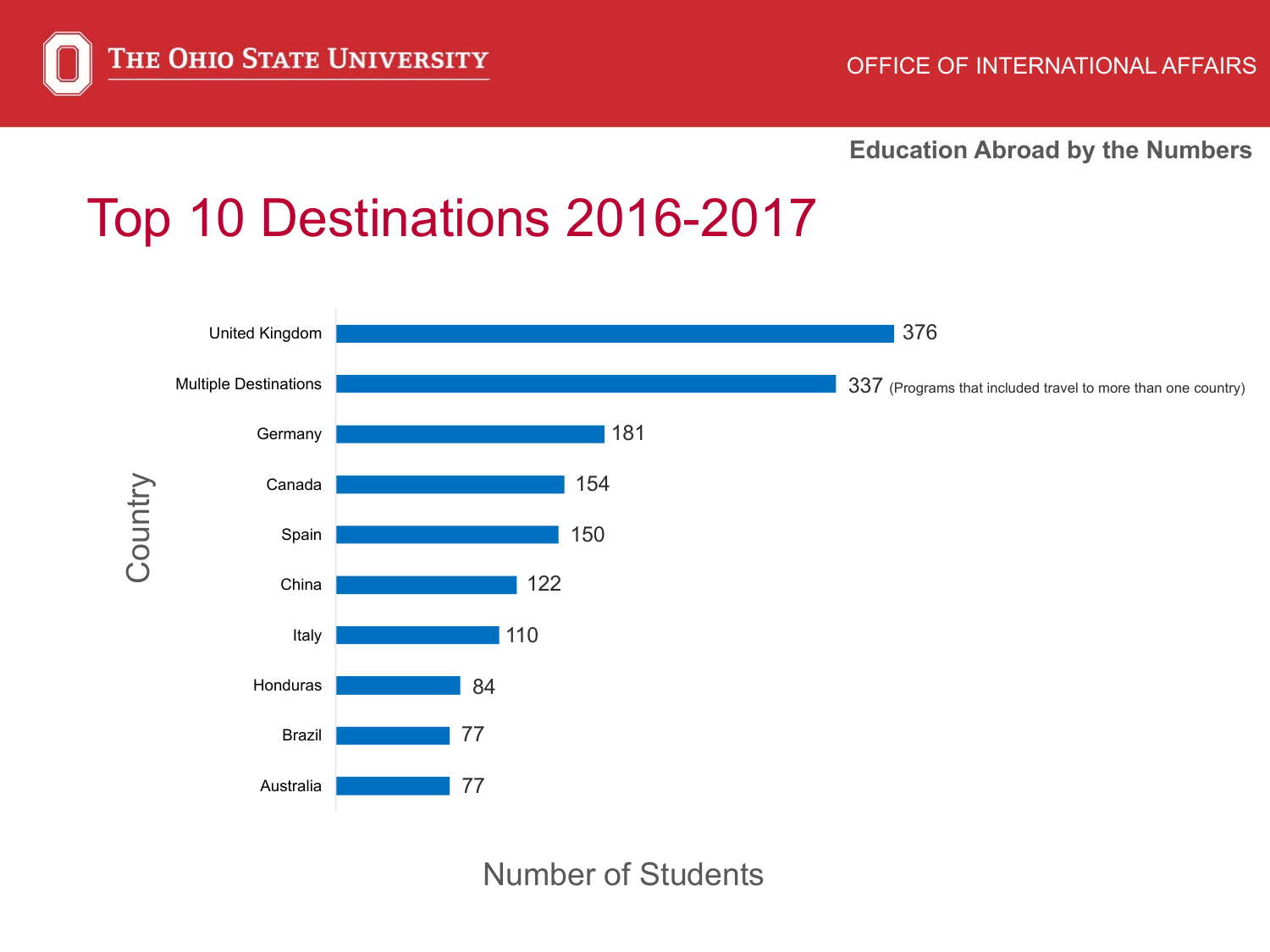

#### Education Abroad by Rank

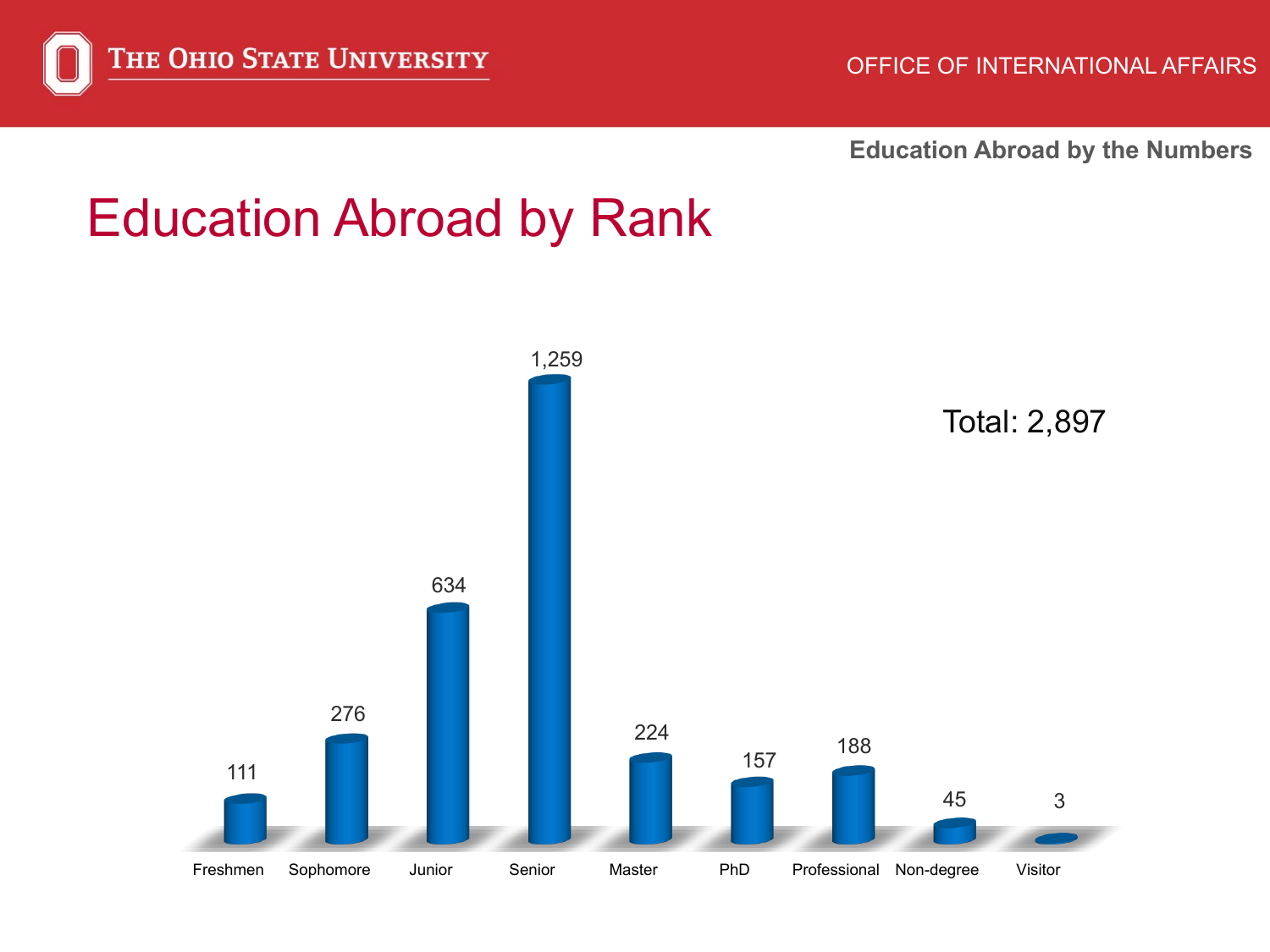

#### Rates of Participation



Total: 2,897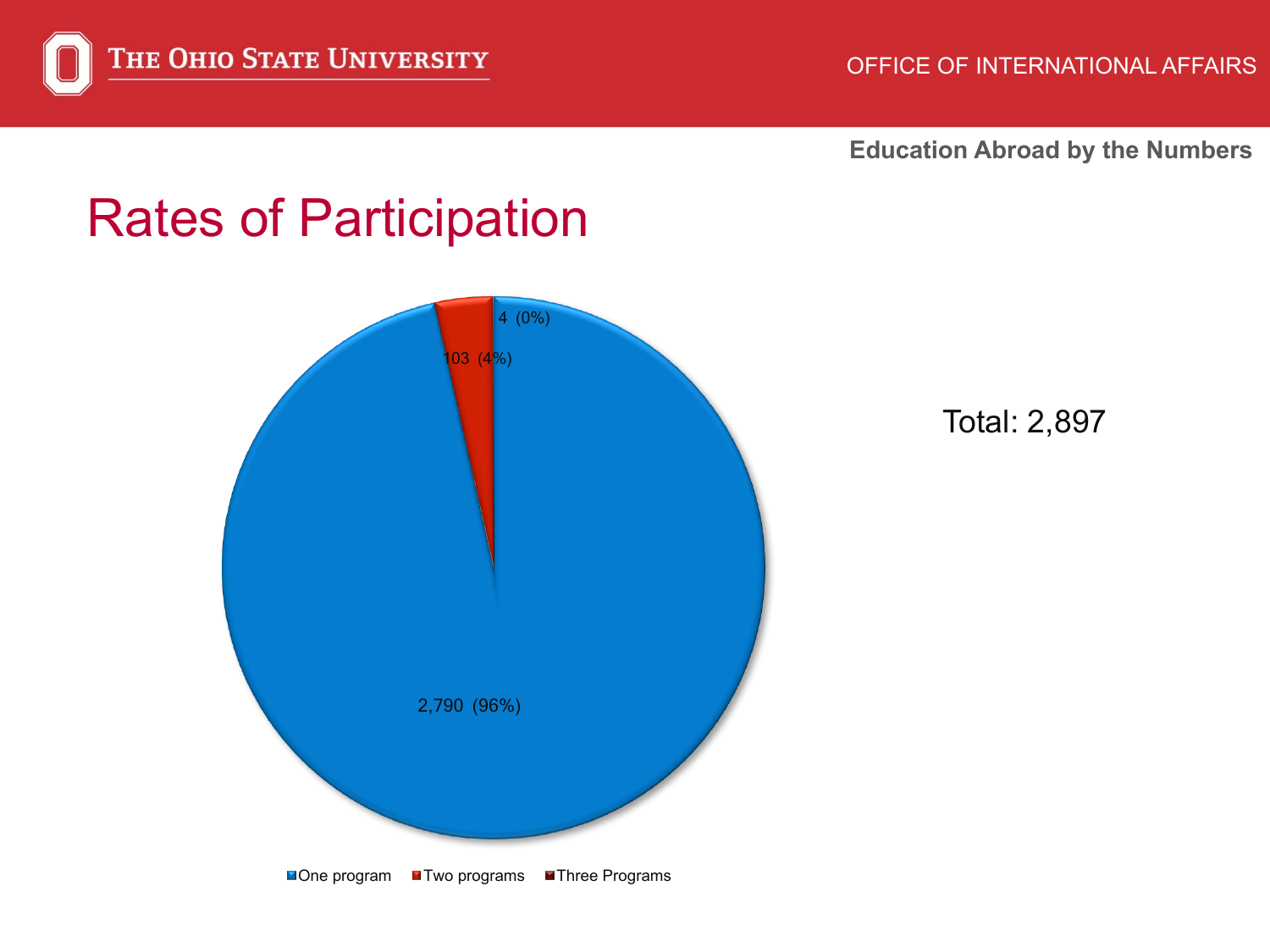

#### Education Abroad by Gender



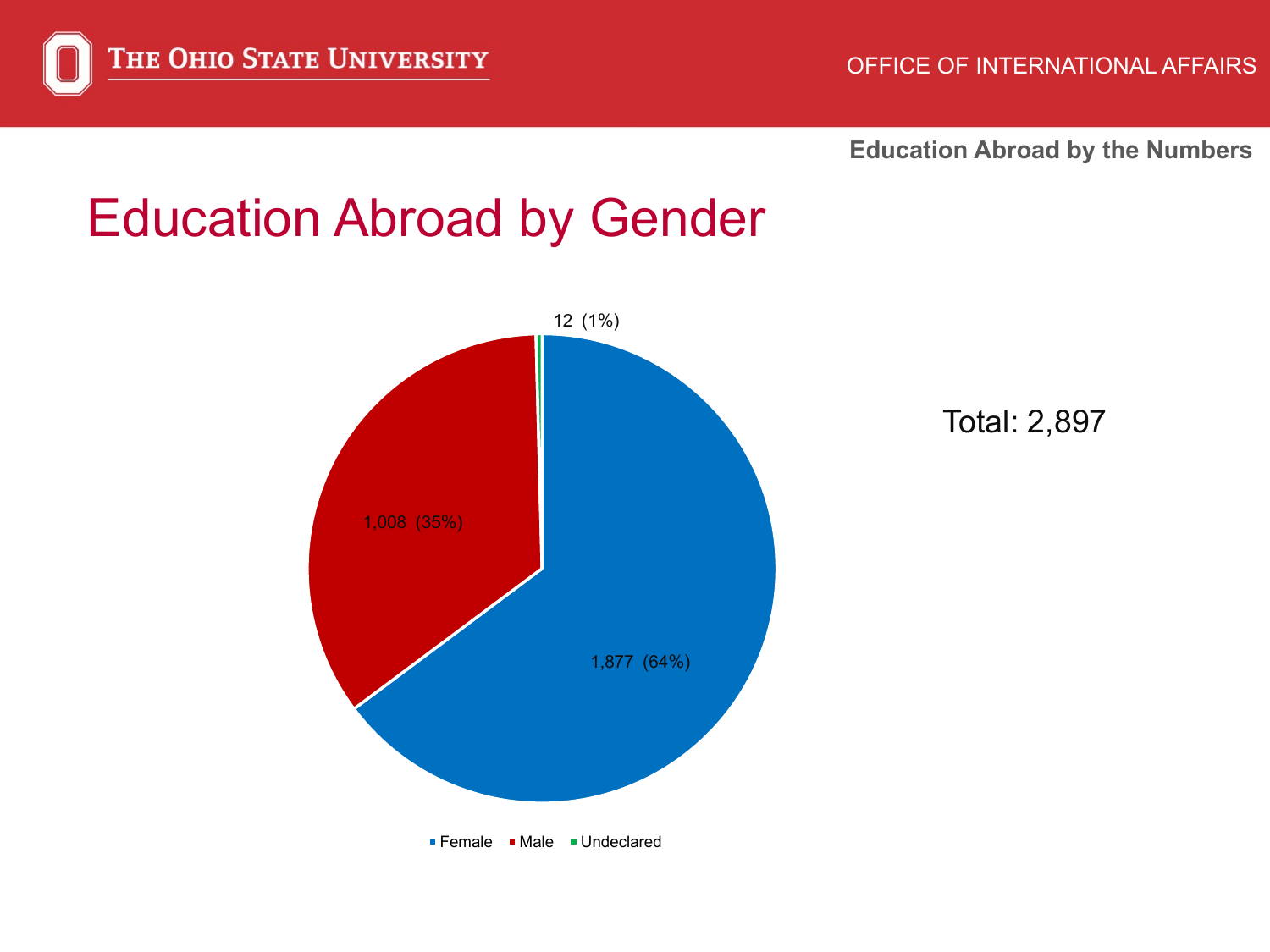

### Education Abroad by Ethnicity



Number of Students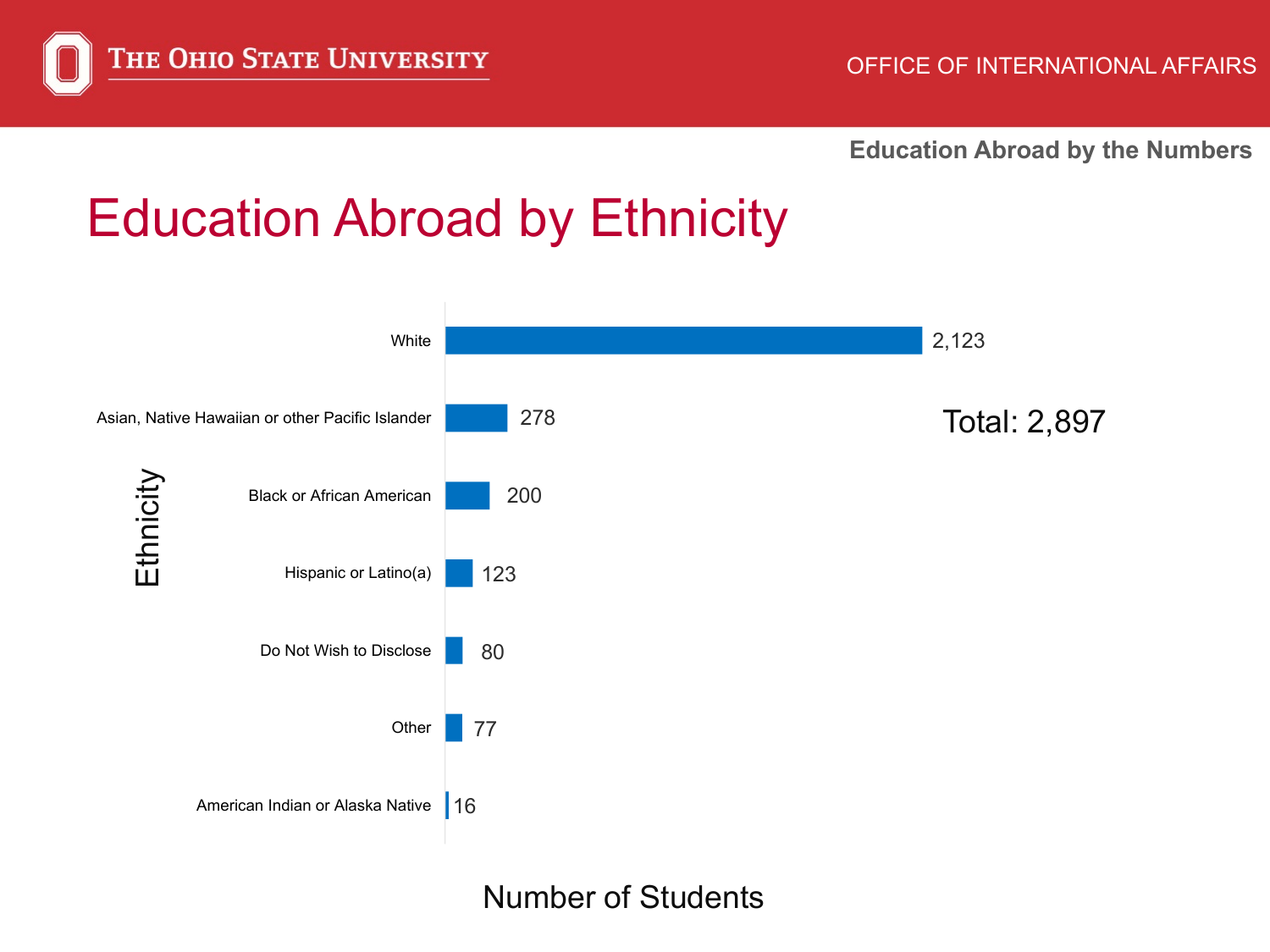#### Education Abroad by Program Length

| Autumn<br><b>Semester</b> | Spring<br><b>Semester</b> | <b>Summer</b><br>Term | Academic<br>Year          | <b>Break</b><br>(Winter/Spring) | Summer<br>6W1 | <b>Summer</b><br><b>6W2</b> |
|---------------------------|---------------------------|-----------------------|---------------------------|---------------------------------|---------------|-----------------------------|
| 33                        | 151                       | 52                    | 16                        | 498                             | 67            | 52                          |
|                           |                           |                       |                           |                                 |               |                             |
| Summer<br><b>8W1</b>      | Summer<br><b>8W2</b>      | Summer<br>4W1         | Summer<br>4W <sub>2</sub> | Summer 4W3                      | <b>Other</b>  | <b>Total</b>                |
| 13                        | 49                        | 861                   | 81                        |                                 | 1126          | 3,006                       |

\*A total of 2,897 students studied abroad in the 2016-2017 academic year. Participation counts will be higher than student counts to reflect the students with multiple instances of participation.

6W1: Summer Six Week Session 1 6W2: Summer Six Week Session 2 8W1: Summer Eight Week Session 1 8W2: Summer Eight Week Session 2 4W1: Summer Four Week Session 1 4W2: Summer Four Week Session 2 4W3: Summer Four Week Session 3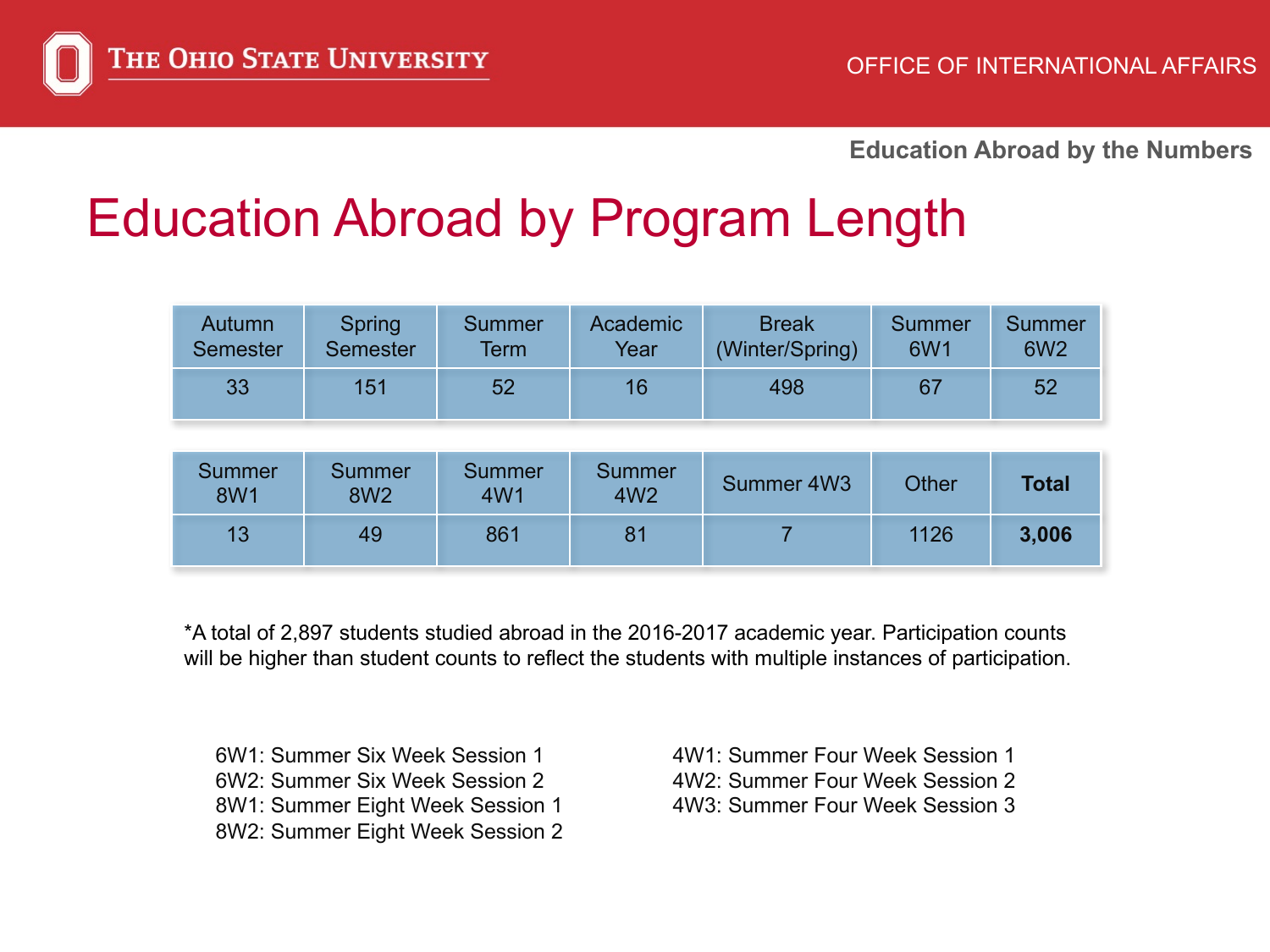#### Education Abroad by Program Type



- International Exchange Program
- Independent Research/Work/Service Learning/Volunteerism/Study Abroad
- **Non Credit Bearing Programs**
- Faculty Led Programs
- **Third Party Provider / Direct Enroll Program**

\*A total of 2,897 students studied abroad in the 2016-2017 academic year. Participation counts will be higher than student counts to reflect the students with multiple instances of participation.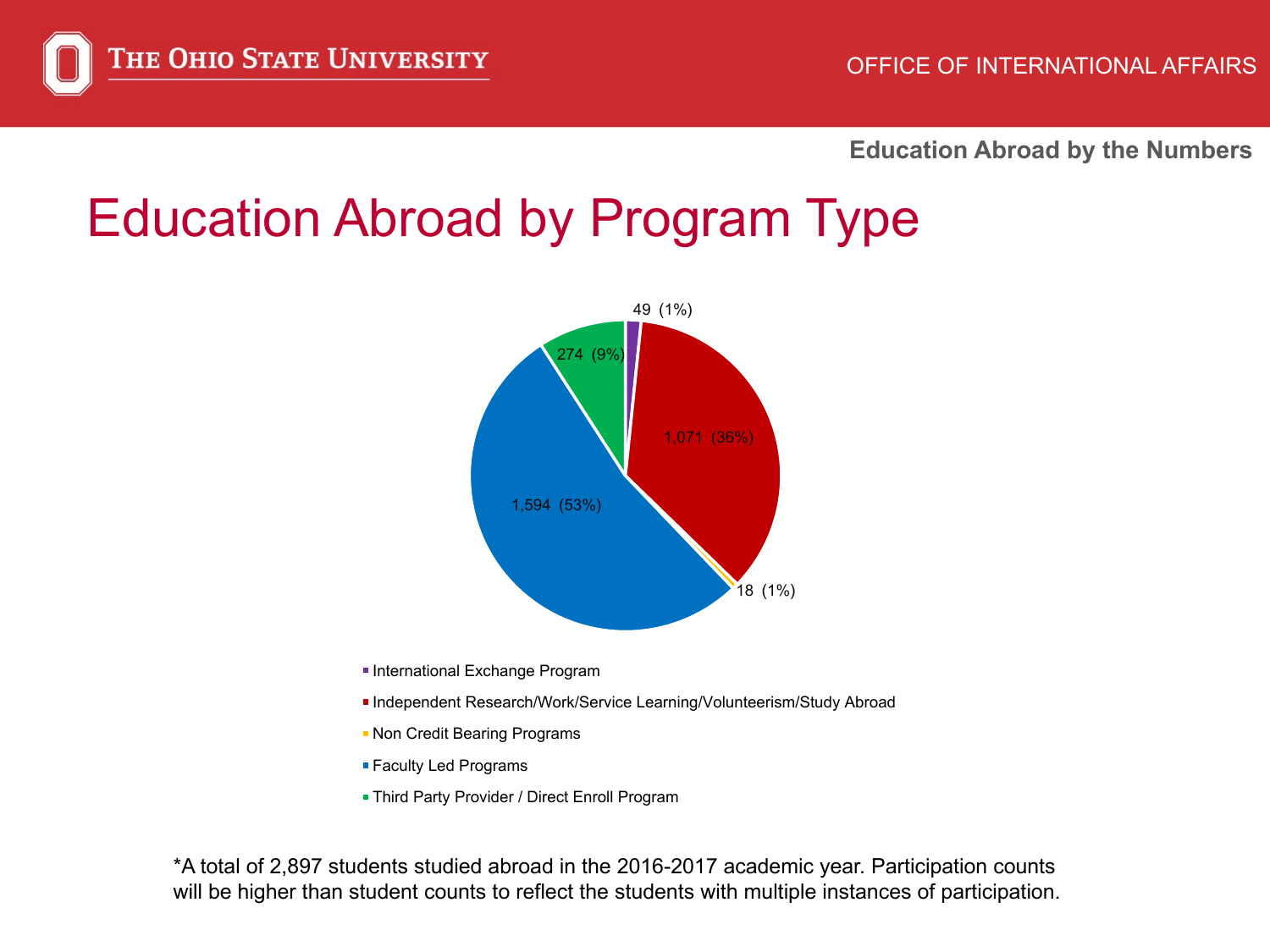### Education Abroad by Campus Location

| <b>Columbus</b> | <b>Newark</b> | Wooster | <b>Mansfield</b> | <b>Marion</b> | Lima | <b>Total</b> |
|-----------------|---------------|---------|------------------|---------------|------|--------------|
| 2,856           | 27            | 5       |                  |               |      | 2,897        |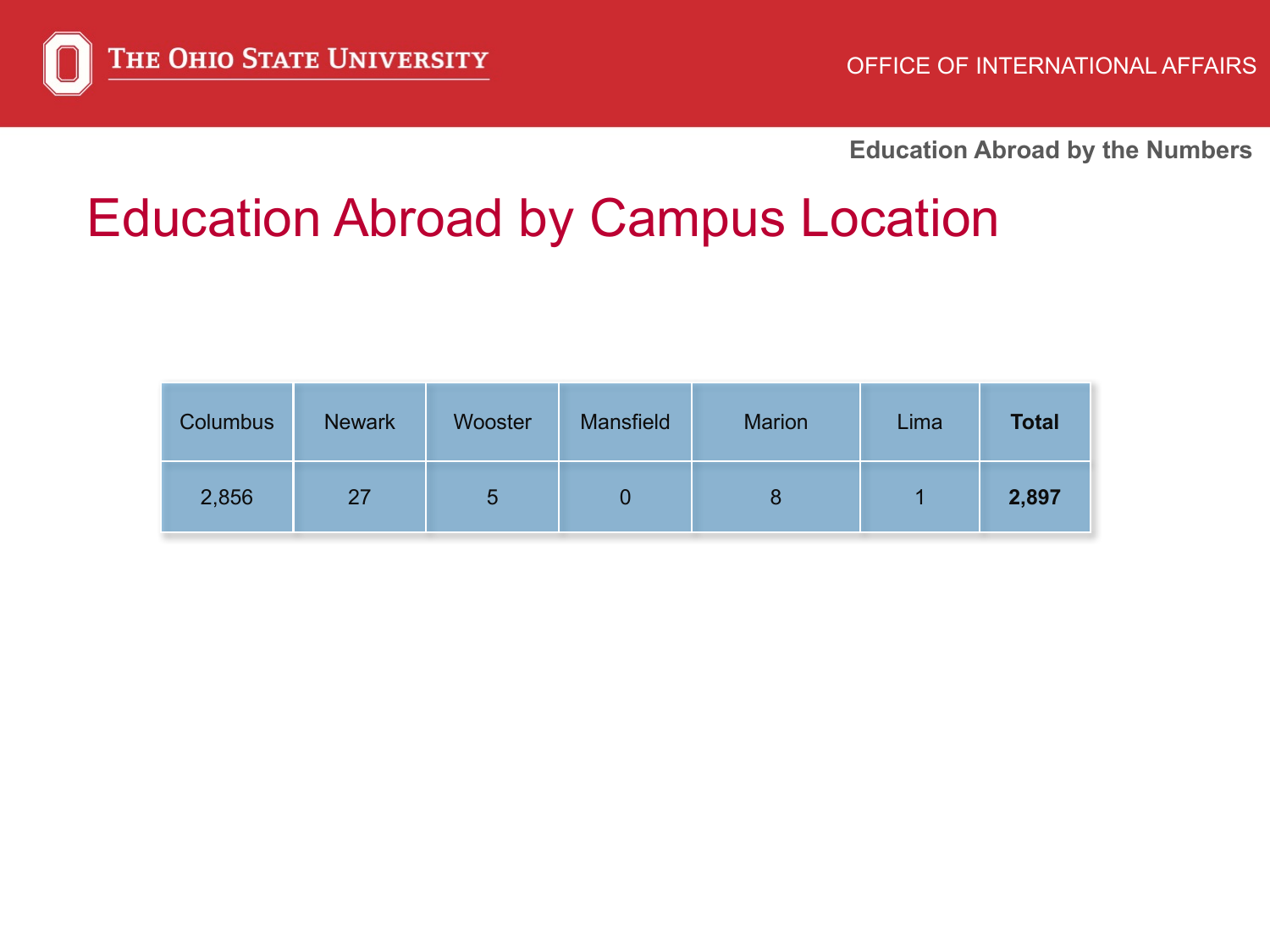### Education Abroad by Special Population

| <b>STEP (Second Year</b><br>Transformational Program) | <b>International Students</b> | <b>Total</b> |  |
|-------------------------------------------------------|-------------------------------|--------------|--|
| 581                                                   | 138                           | 719          |  |